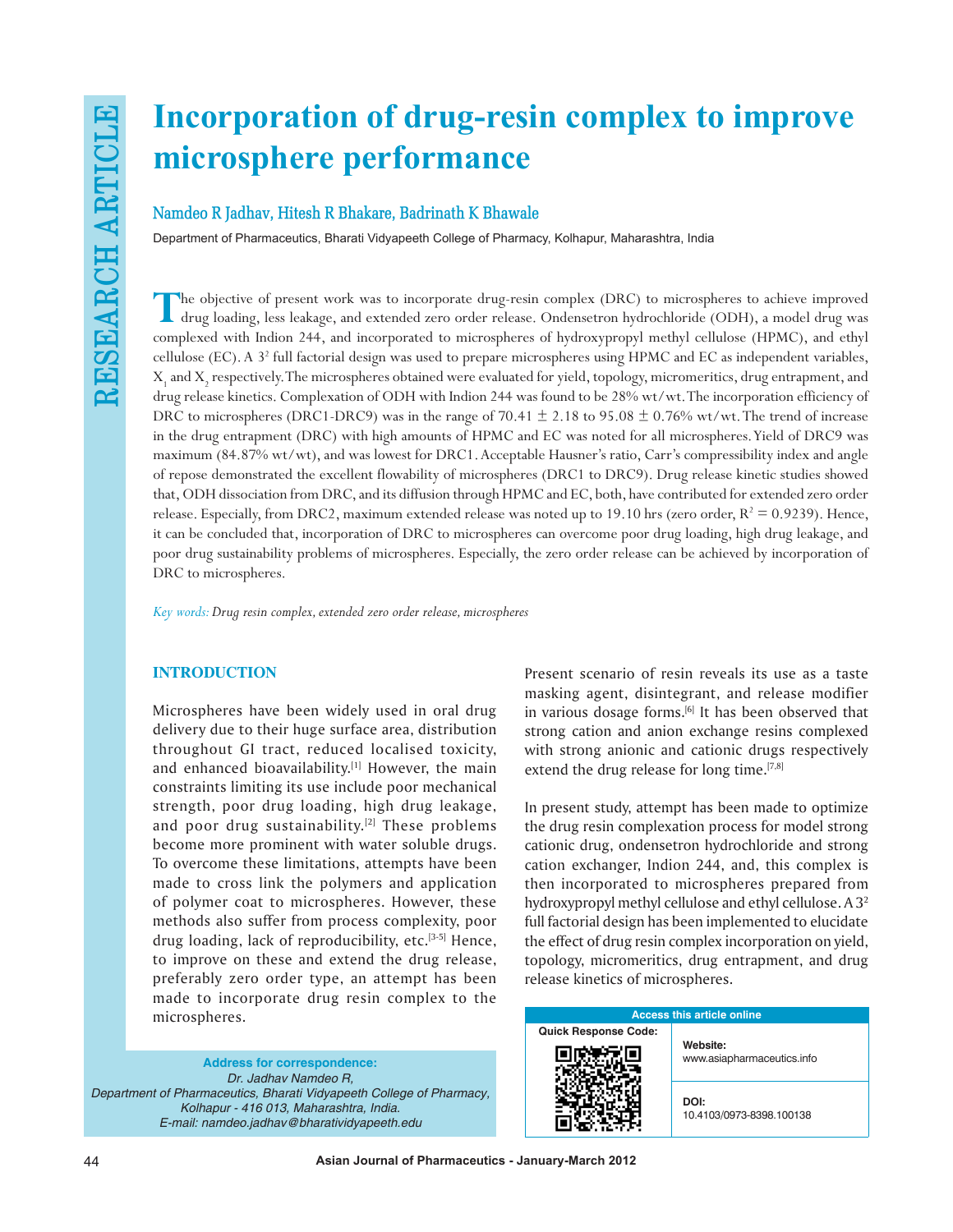#### **Experimental materials**

Ondensetron hydrochloride (ODH) was procured as a gift sample from Gouri Fine Chemicals, Pune, Maharashtra, India. Hydroxypropyl Methyl Cellulose (HPMC -15 cps) and Ethyl Cellulose (EC-7 cps) were gifted by Colorcon Asia Pvt. Ltd., Mumbai, Maharashtra, India. Indion 244 was a kind gift from Ion Exchange India., Mumbai, Maharashtra, India. Aerosil, Tween 80, and dichloromethane were purchased locally.

#### **Methods**

## *Fabrication of microspheres*

## Purification and activation of indion 244

Indion 244 was purified by using methanol to remove impurities.[9] The purified Indion 244 was washed with deionised water and filtered. Acid activation of resin was carried out by keeping Indion 244 in contact with 500 mL of 1 N HCl for 24 hrs with continuous stirring using magnetic stirrer. The suspension was filtered; separated resin (acid activated) was rewashed with deionised water several times till neutral pH and kept in desiccator to dry and for further  $use.<sup>[10]</sup>$ 

## Optimization of drug resin complexation process

The batch process was adopted for complexation of ODH with Indion 244. Both the ODH, activated and dried Indion 244, were taken in various proportions viz: 1:1, 1:1.2, 1:1.4, 1:1.6, 1:1.8, 1:2, 1:2.2, 1:2.4, 1:2.8, 1:3.2, respectively, in 10 mL of deionised water separately. The slurry was allowed to equilibrate for 24 hrs with continuous stirring using magnetic stirrer. The slurred mass was filtered through Whatman grade No. 42 quantitative filter paper and the filtrate was analyzed spectrophotometrically at 310 nm for estimation of unbound drug. The difference in the amount of initial drug added and final amount of drug remaining in the solution was called as drug complexed/ loaded. The values of slope (23.45) and y intercept (0.5893) obtained from standard curve were used for calculation of unbound drug.[11]

## Use of 3<sup>2</sup> full factorial design

A 3<sup>2</sup> full factorial design was used to prepare microspheres of EC, HPMC and drug resin complex (DRC). Amount of HPMC  $(X_1)$  and amount of EC  $(X_2)$  were considered as two independent variables. Nine batches of microspheres were prepared at three levels of  $X1$  (-1, 0, +1; 0.33 g, 0.45 g, 0.6 g) and  $X2$  (-1, 0, +1; 1.5 g, 2.25 g, 3 g). Table 1 gives the composition and total weight of microspheres.

In process, the homogenous powder mixture of DRC, EC, HPMC, aerosol, and Tween 80 was added to dichloromethane (DCM) in a 250 mL capacity beaker at room temperature. Subsequently, entire aqueous solution of PVP K-30 (100 mL) was poured to it with stirring. The contents were stirred using stirrer (Remi Motors, India) at 900  $\pm$  50 rpm for 30 minutes. The microspheres obtained were filtered, washed with water and dried in oven at 40°C for 24 hrs.

A polynomial equation (equation 1) was generated to study the effect of independent variables on different evaluation responses *(Y).*

$$
Y = \beta_{0+} \beta_{1} X_{1+} \beta_{2} X_{2+} \beta_{11} X_{1}^{2} + \beta_{22} X_{2}^{2} + \beta_{12} X_{1} X_{2}
$$
 (1)

Where,  $\beta_{_0}$  is the arithmetic mean response of nine batches,  $\beta$ <sub>1</sub> coefficient of *X*<sub>1</sub>,  $\beta$ <sub>2</sub> coefficient of factor *X*<sub>2</sub>,  $\beta$ <sub>12</sub> the  $\operatorname{coefficient}$  for interaction of  $X^{}_{1}$  and  $X^{}_{2},$   $\beta^{}_{11}$  and  $\beta^{}_{22}$  coefficient of  $(X_1)^2$  and  $(X_2)^2$  respectively shows how dependant variable changes when two or more factors are simultaneously changed.[12]

## *Evaluation of microspheres* Process yield

Yield of microspheres was determined for all nine batches (DRC1 to DRC9) separately in triplicate. The weight of dried microspheres (W<sub>1</sub>) of each batch, and initial powder weight (HPMC, EC, DRC, and Aerosil) ( $W_2$ ) was used to calculate process yield using the equation 2.[13,14]

$$
\% yield = (W1/W2) \times 100 \tag{2}
$$

## Surface topography

Randomly selected 10 microspheres from each batch were taken and subject to imaging and surface character studies. Photomicrographs of microspheres were taken using an optical microscope (Motic-DMB1, IMAGE 2000 software) at magnification  $4\times$  and  $10\times$ . Using Scanning Electron Microscopy (SEM) study (JEOL-JSM-6360A, Japan); the photomicrographs were taken at magnification of  $120\times$  and  $1500\times$  to observe the finer surface details of microspheres.[15,16]

## Measurement of flow properties

Flowability of microspheres was measured by angle of repose  $(\theta)$  determined by fixed funnel free standing cone method.<sup>[17]</sup> All nine batches of microspheres were subject to  $\theta$  determination in triplicate.

The values of CCI and the HR were calculated from the bulk density (BD) and tapped density (TD) obtained using bulk density apparatus (Lab Hosp, Mumbai, India).<sup>[18]</sup>

Carr's Compressibility Index (CCI) =  $[(TD-BD)/TD] \times 100$  (3)

$$
Hausner's ratio (HR) = TD/BD
$$
 (4)

#### **Shape studies**

Shape and sphericity of microspheres was determined from area and perimeter of microphotograph images taken using optical microscope having IMAGE 2000 software. Shape factor and circulatory factor were calculated using following equations.[19]

$$
Shape Factor (P) = P''/P' \tag{5}
$$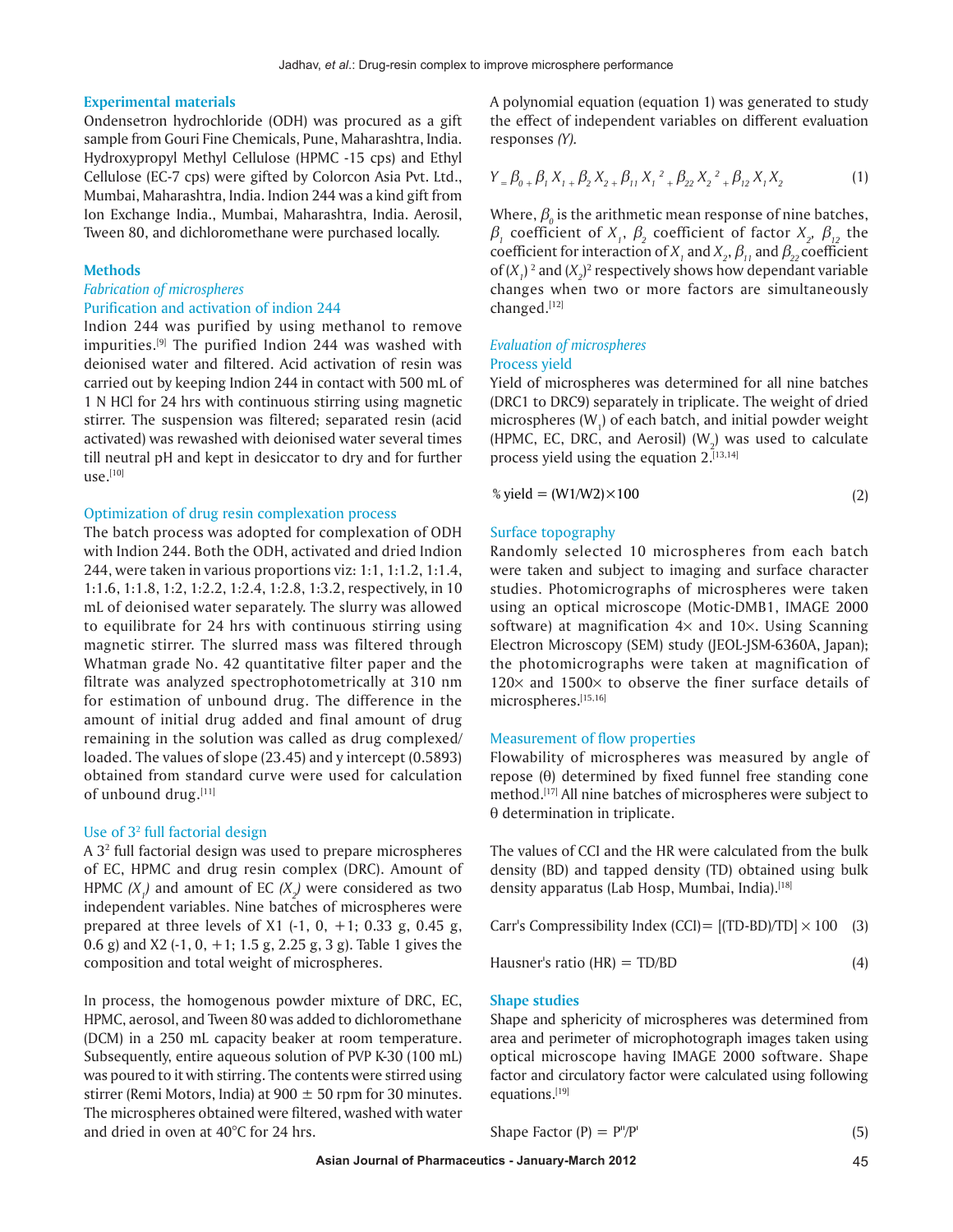| <b>Batch code</b> | <b>Composition</b>     |                     |          |              |                     |                  |  |  |  |  |  |
|-------------------|------------------------|---------------------|----------|--------------|---------------------|------------------|--|--|--|--|--|
|                   | HPMC 15 cps g (levels) | EC-7 cps g (levels) | DRC (mg) | Aerosil (mg) | <b>PVP-K30 (mg)</b> | Total weight (g) |  |  |  |  |  |
| DRC <sub>1</sub>  | $0.30(-1)$             | $1.5(-1)$           | 304      | 54           | 10                  | 2.168            |  |  |  |  |  |
| DRC <sub>2</sub>  | $0.60(+1)$             | $3.0 (+1)$          | 304      | 54           | 10                  | 3.968            |  |  |  |  |  |
| DRC3              | $0.30(-1)$             | $3.0 (+1)$          | 304      | 54           | 10                  | 3.668            |  |  |  |  |  |
| DRC4              | $0.60(+1)$             | $1.5(-1)$           | 304      | 54           | 10                  | 2.468            |  |  |  |  |  |
| DRC5              | $0.30(-1)$             | 2.25(0)             | 304      | 54           | 10                  | 2.918            |  |  |  |  |  |
| DRC6              | 0.45(0)                | $1.5(-1)$           | 304      | 54           | 10                  | 2.318            |  |  |  |  |  |
| DRC7              | $0.60(+1)$             | 2.25(0)             | 304      | 54           | 10                  | 3.218            |  |  |  |  |  |
| DRC <sub>8</sub>  | 0.45(0)                | $3.0(+1)$           | 304      | 54           | 10                  | 3.818            |  |  |  |  |  |
| DRC <sub>9</sub>  | 0.45(0)                | 2.25(0)             | 304      | 54           | 10                  | 3.068            |  |  |  |  |  |

**Table 1: Batch composition for microspheres: 32 factorial design\***

\*Each batch contained Tween 80, 5 mg; DCM, 10 ml and DW, 100 ml

Where  $P'' = 2\prod (A/\prod)^{1/2}$ 

Circularity Factor  $(S) = (P')^2 / (12.56 \times A)$  (6)

Where, P' was perimeter, and, A, area of microsphere.

## Drug entrapment studies

Exactly weighed 100 mg of microspheres equivalent to 4 mg of ODH were taken and triturated finely. To this, 100 mL of aqueous acid having pH 2.8 (0.2 M HCl) was added and sonicated for 15 minutes. Then, the dispersion was filtered through Whatman grade No. 42 quantitative filter paper and the absorbance of filtrate was taken at 310 nm in triplicate for all nine batches of microspheres and drug entrapment efficiency was calculated using following equation:[20]

Drug Entrapment efficiency  $=$  (Amount of actual drug present /Theoretical drug loading expected)  $\times$  100 (7)

#### Drug release kinetics

Accurately weighed 100 mg of microspheres from each batch were weighed separately and subject to dissolution studies in triplicate in United States Pharmacopoeia type II dissolution test apparatus (TDT 08 L, Electrolab, Mumbai, India) in 900 mL of 0.1 N HCl maintained at  $37 \pm 0.5^{\circ}$ C and stirred by paddles at 100 rpm. Every time, 5 mL of sample was withdrawn and analyzed spectrophotometrically at 310 nm. Same amount of fresh 0.1 N HCl was used to replace the sample withdrawn and time required for complete drug release was noted.<sup>[21]</sup>

The data of % drug release and time was subject to PCP Disso V3 (Poona College of Pharmacy, Pune, Maharashtra, India) software for typing of drug release kinetics and identifying the best fit model.

## **RESULTS AND DISCUSSION**

## **Fabrication of microspheres**

Indion 244 is a strong cation exchange resin consisting of sulfonic acid functionality attached to an insoluble polystyrene divinylbenzene backbone, and ODH is a salt of strong base and strong acid, having pKa 7.4. In water, ODH generates strong cations, which can be exchanged with  $H^+$ ion of Indion 244.<sup>[22]</sup> The complexation process is essentially a process of diffusion between resin functionalities and surrounding drug solution. In the swollen resin matrix, the coiled latent functionalities of resin backbone become uncoiled and get exposed to the surrounding medium leading to availability of exchange sites for ions in the surrounding medium.[23] It has been reported that cation exchange resin does not get significantly affected by temperature changes unlike anion exchangers. $[24]$  Hence, in the present studies complexation process has been performed at ambient temperature without taking into consideration effect of temperature.

Reports state that complexation efficiency of batch process is higher than the column process.<sup>[25]</sup> The present complexation studies have showed 28% w/w loading/complexation of ODH to Indion 244. Although the extent of the drug complexation seems to be less, it is in agreement with the findings on loading efficiency of cimetidine on amberlite 69 (38.6% W/W). Pisal *et al.*, have demonstrated the similar findings for complexation efficiency of ciprofloxacin hydrochloride and Indion 234.[10] This poor complexation efficiency might have been seen due to higher degree of cross-linking of resin having tighter pore structure and smaller pore size preventing access of the drug molecule to the ionic site in the resin particle.<sup>[23]</sup>

## **Evaluation of microspheres**

#### *Process yield*

Yield of microspheres was found to be dependent on both amount of HPMC and EC, and was in the range of 48.35  $\pm$ 3.03 % w/w to  $84.87 \pm 3.95$ % w/w [Table 2]. From regression analysis [Table 3] it has been evident that, HPMC and EC, both, has affected the yield of microspheres ( $\beta_1 = 8.3986$ ,  $\beta_2$  = 6.5233). With the increase in concentration of HPMC, yield was increased to greater extent than EC. Statistically significant difference was observed between the yield values of all microsphere batches, DRC1-DRC9 at *P < 0.05*. [24]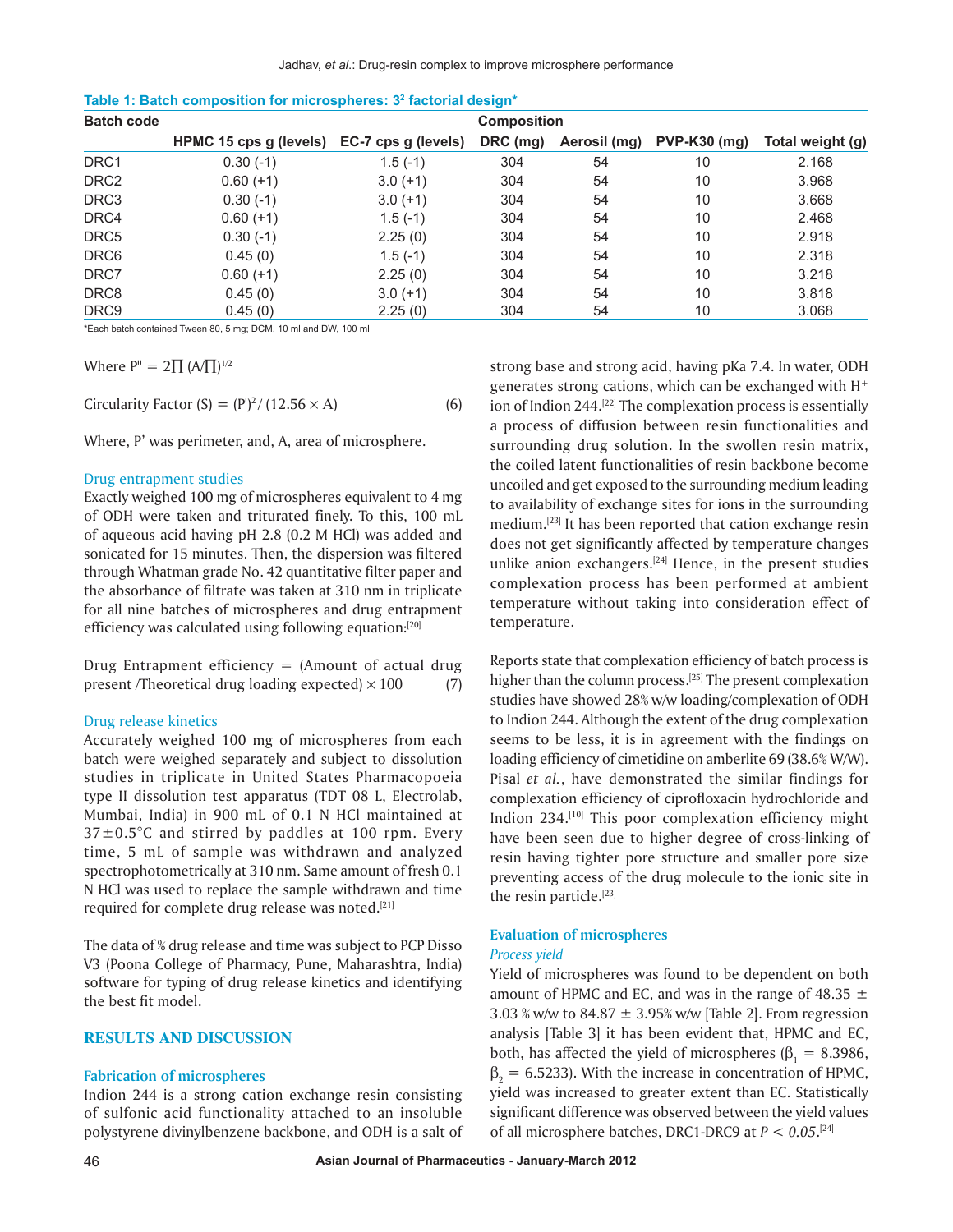## *Surface topography*

Figure 1 shows the optical microscopic and SEM images of microspheres. Figure 1a is of columnar crystals of pure ODH, which has been disappeared in the microspheres due to complexation with the Indion 244, as seen in Figure 1b. Distinct spots of brown colored DRC are seen incorporated to microspheres. The porous nature of microspheres is evident from SEM examination [Figure 1c]. The pores and cavities in the microspheres have been formed by rapid evaporation of the DCM during the process of microsphere formation.[25]

## *Measurement of flow properties*

Angle of repose is an indictor to assess the flowability of microspheres. Depending on the angle of repose  $(\theta)$ , the categorization of microspheres can be carried out into good, bad, excellent, fair etc flow characters. Recently, Lalla *et al*, have studied the angle of repose for free flowing spheres and assigned  $\theta$  in the range of 25-30° for excellent flowability.<sup>[26]</sup> In the present studies,  $\theta$  was in the range of  $20.29 \pm 1.35^{\circ}$  to  $22.99 \pm 0.32^{\circ}$ , indicating fair flowability of microspheres. From nonlinear regression analysis [Table 3] it was evident that the overall effect of HPMC was reduction in  $\theta$  ( $\beta_1$  = -0.6808) with its increase in amount. The  $\theta$  went on decreasing at medium level concentration of HPMC (450 mg) and increased towards  $+1$  and  $-1$ . But, reverse was true for EC ( $\beta_2$  = 0.2667). It was maximum at intermediate '0' level, whereas least towards both extremes  $(-1)$  and  $+1$ ). However, the overall effect of EC was increase in  $\theta$ , with increase in amount of EC. For all batches of microspheres,  $\theta$  was in the range of  $18.94 + 24.61$ , as given in Table 2.

Carr's compressibility index has been used to study the flowability and compressibility of the powder, granules, microspheres etc.[27] An ideal range of compressibility index for materials showing excellent flowability has been reported as 5 to 15 and it depends on tapped density and bulk density of solids. In the present study, majority of microsphere batches showed excellent flowability. The trend of decrease in CCI with increase in concentration of HPMC ( $\beta_1 = -0.1154$ ), and increase in CCI, with increase in concentration of EC ( $\beta$ , = 0.1617) was in agreement with angle of repose studies [Table 2].

Similar to  $\theta$  and CCI, Hausner's ratio has been used as a tool to assess the flowability. High HR value indicates extensive densification leading to more reduction in void volume.[28] Ideally, for excellent flowability of solids, the value of HR should be less than 1.25 and it was found in the range of 1.031  $\pm$  0.06 - 1.090  $\pm$  0.01. Similar to findings on  $\theta$ 



**Figure 1:** Scanning electron microscope (SEM) of pure drug ondensetron hydrochloride (ODH) (a), and floating microspheres containing drugresin complex (DRC) (b), optical microscopic image of microspheres (c)

|  |  | Table 2: Values for yield, shape factors, and flowability parameters of microspheres |  |
|--|--|--------------------------------------------------------------------------------------|--|
|--|--|--------------------------------------------------------------------------------------|--|

| <b>Batch</b><br>code | %Yield<br>(wt/wt) | <b>Circulatory</b><br>factor | <b>Roundness</b><br>factor | <b>Shape</b><br>factor | Hausner's<br>ratio                | <b>Carr's compressibility</b><br>index | Angle of<br>repose $(\theta)$ |
|----------------------|-------------------|------------------------------|----------------------------|------------------------|-----------------------------------|----------------------------------------|-------------------------------|
| DRC <sub>1</sub>     | $48.35 \pm 3.03$  | $1.194 \pm 0.062$            | $1.00 \pm 0.004$           | $0.999 \pm 0.11$       | $1.085 \pm 0.04$                  | $7.87 \pm 0.88$                        | $21.45 \pm 1.08$              |
| DRC <sub>2</sub>     | $69.63 + 4.46$    | $1.056 \pm 0.196$            | $1.491 \pm 0.337$          | $0.586 \pm 0.19$       | $1.069 + 0.01$                    | $6.52 \pm 2.02$                        | $22.91 \pm 1.7$               |
| DRC3                 | $50.65 \pm 7.88$  | $1.156 \pm 0.314$            | $1.342 \pm 0.2197$         | $0.762 \pm 0.16$       | $1.045 \pm 0.05$                  | $4.34 \pm 0.12$                        | $22.99 \pm 0.32$              |
| DRC4                 | $58.87 + 2.15$    | $1.158 \pm 0.102$            | $1.213 \pm 0.027$          | $0.823 \pm 0.01$       | $1.063 \pm 0.02$                  | $6.0 \pm 1.30$                         | $20.86 \pm 0.86$              |
| DRC5                 | $66.01 + 17.84$   | $1.359 \pm 0.710$            | $1.458 \pm 0.205$          | $0.718 \pm 0.11$       | $1.040 + 0.01$                    | $4.25 \pm 0.25$                        | $20.84 \pm 1.04$              |
| DRC <sub>6</sub>     | $73.52 + 11.42$   | $0.979 \pm 0.124$            | $1.323 \pm 0.068$          |                        | $0.758 \pm 0.06$ 1.470 $\pm$ 0.03 | $4.54 \pm 0.28$                        | $20.39 \pm 0.28$              |
| DRC7                 | $62.68 + 5.84$    | $1.029 \pm 0.092$            | $1.327 \pm 0.0584$         | $0.755 \pm 0.05$       | $1.045 + 0.01$                    | $4.34 \pm 0.12$                        | $20.29 \pm 1.35$              |
| DRC8                 | $75.08 \pm 6.69$  | $1.050 \pm 0.071$            | $1.323 \pm 0.064$          | $0.757 \pm 0.06$       | $1.031 + 0.06$                    | $4.87 \pm 0.97$                        | $22.03 \pm 2.31$              |
| DRC <sub>9</sub>     | $84.87 \pm 3.95$  | $0.955 \pm 0.130$            | $1.317 \pm 0.1048$         | $0.761 \pm 0.05$       | $1.090 + 0.01$                    | $8.33 \pm 0.44$                        | $20.82 \pm 0.44$              |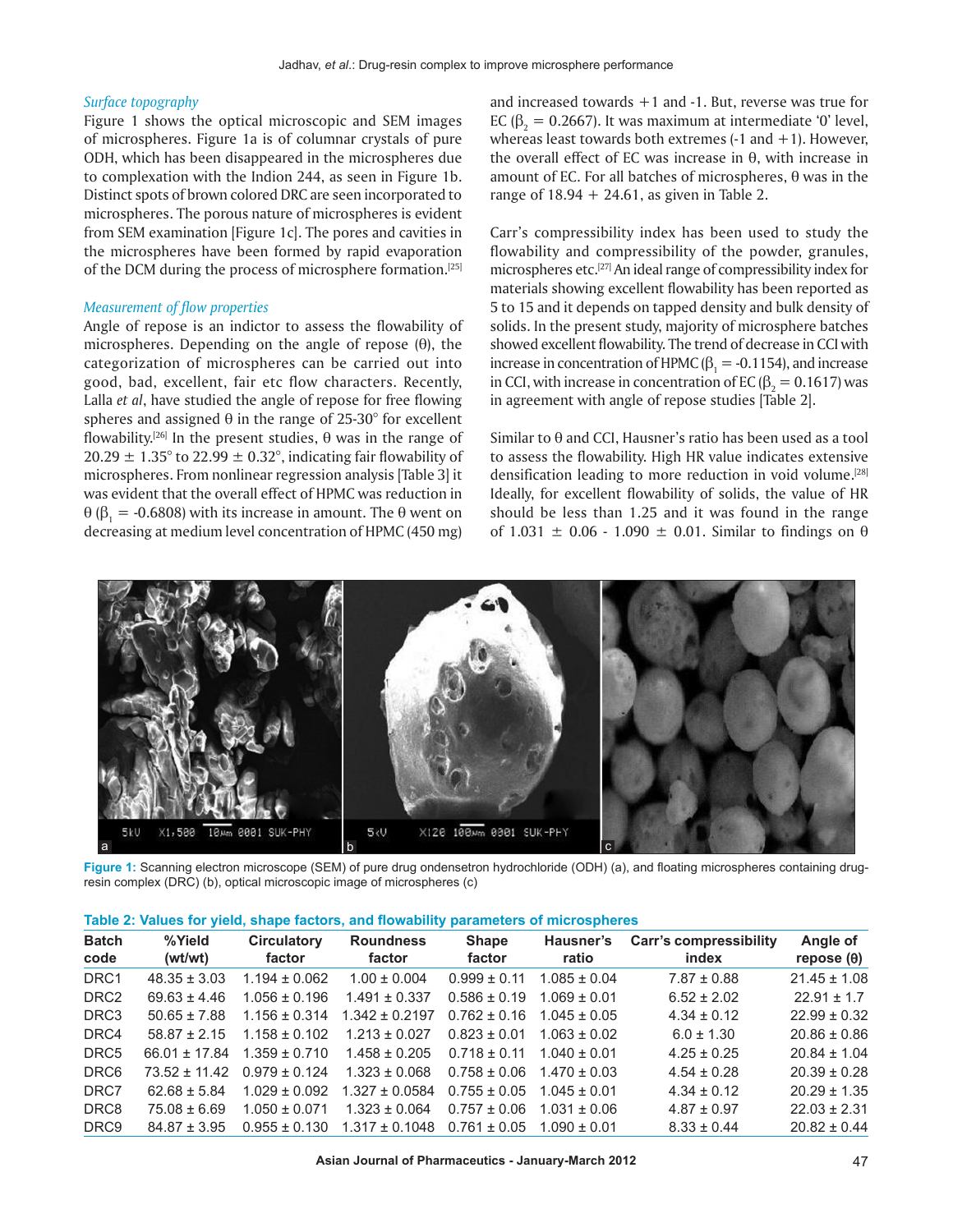| <b>Regression Yield Roundness Circulatory Shape</b><br>coefficients |          |          | factor   |          | Carr's<br>factor compressibility index | Hausner's Angle of<br>ratio |          | Drua<br>repose $(\theta)$ Entrapment $(\%)$ | t90%      |
|---------------------------------------------------------------------|----------|----------|----------|----------|----------------------------------------|-----------------------------|----------|---------------------------------------------|-----------|
| $r^2$                                                               | 0.808    | 0.899    | 0.521    | 0.748    | 0.947                                  | 0.953                       | 0.823    | 0.994                                       | 0.907     |
| $\beta_1$                                                           | 8.398    | 0.039    | $-0.060$ | 0.748    | $-0.115$                               | $-0.001$                    | $-0.680$ | 8.169                                       | 39.135    |
| $\beta_{2}$                                                         | 6.523    | 0.073    | $-0.048$ | $-0.049$ | 0.161                                  | 0.001                       | 0.266    | 4.905                                       | 45.566    |
| $\beta_{11}$                                                        | $-1.524$ | $-0.014$ | $-0.090$ | $-0.008$ | 0.801                                  | 0.010                       | 1.072    | 8.939                                       | 132.735   |
| $\beta_{22}$                                                        | $-5.880$ | $-0.205$ | $-0.080$ | 0.146    | 1.302                                  | 0.021                       | $-0.835$ | 0.786                                       | $-67.710$ |
| $\beta_{12}$                                                        | 3.608    | $-0.104$ | $-0.010$ | 0.073    | 1.852                                  | 0.016                       | $-0.125$ | 0.203                                       | $-12.332$ |

**Table 3: Multiple regression analysis coefficients for response variables of microsphere batches (DRC1-DRC9)**

and CCI, the values of HR were found to be maximum for microspheres containing least amount of HPMC and EC. With increase in amount of HPMC the value of HR was found to be decreased ( $\beta_1 = -0.0015$ ) and got increased with increase in concentration of EC ( $\beta_2 = 0.0018$ ).

## *Shape studies*

Sphericity and shape determination are essential parameters for measurement of flowability and packability of microspheres. Values of sphericity and shape parameters have been given in Table 2, whereas their regression coefficients are given in Table 3.

## Roundness

Roundness is a parameter used to define the shape of the particles. The roundness of all batches

(DRC1-DRC9) was in the range of 1000  $\pm$  0.0004 to 1.491  $\pm$ 0.3372. It was seen that at medium level of EC, '0', roundness was maximum, which decreased with the extremes of the EC content. In case of HPMC, with increase in its amount roundness decreased.[25]

## Circularity factor

Similar to roundness factor, circulatory factor has been considered for defining shape of the particles. It was observed that HPMC and EC contribute towards decrease in circulatory factor, which has been clearly evident from regression analysis coefficients,  $\beta_1$ , -0.0600;  $\beta_2$ , -0.0487.

#### Shape factor

The shape factor values for microspheres were ranging from  $0.586 \pm 0.19$  to  $0.999 \pm 0.11$ . The response surface studies showed that at extreme levels of EC, improvement in shape factor has been noted and it was maximum at lowest levels of HPMC and EC [Figure 2], thus trend of reduction in shape factor values with increase in concentration of HPMC was noted.

## *Drug entrapment and loading*

During the preparation of microspheres, an addition of EC, HPMC, DRC, aerosil, and Tween to DCM generated viscous mass. However, its dispersion to external aqueous phase was assisted by addition of Tween 80 and PVP–K30 acting as an emulsifying/distributing agent. This resulted in to generation of globules having DRC incorporated to it. Due

#### **Table 4: % Drug entrapment and drug release kinetics data for microspheres**

| <b>Batch</b><br>code | % Drug entrapment<br>$(\%w/w)$ | $\mathbf{t}_{\mathsf{90\%}}$<br>(hrs) | $\mathbb{R}^2$ | <b>Best fit</b><br>model |
|----------------------|--------------------------------|---------------------------------------|----------------|--------------------------|
| DRC <sub>1</sub>     | $70.41 \pm 2.18$               | 09.27                                 |                | 0.9293 Zero order        |
| DRC <sub>2</sub>     | $72.99 \pm 0.07$               | 19.10                                 |                | 0.9239 Zero order        |
| DRC <sub>3</sub>     | $79.02 \pm 0.13$               | 16.62                                 |                | 0.9589 Zero order        |
| DRC <sub>4</sub>     | $72.62 \pm 0.11$               | 10.39                                 |                | 0.9198 Zero order        |
| DRC <sub>5</sub>     | $73.10 \pm 0.27$               | 15.48                                 |                | 0.9566 Zero order        |
| DRC <sub>6</sub>     | $79.39 \pm 0.17$               | 10.71                                 |                | 0.9531 Zero order        |
| DRC <sub>7</sub>     | $86.03 \pm 1.15$               | 16.22                                 |                | 0.9587 Zero order        |
| DRC <sub>8</sub>     | $90.53 \pm 0.64$               | 17.03                                 |                | 0.9634 Zero order        |
| DRC <sub>9</sub>     | $95.08 \pm 0.76$               | 16.76                                 |                | 0.9622 Zero order        |

to the stirring carried out to aid the emulsification hastened the evaporation of DCM from microspheres leaving behind holes at the surface, and has been confirmed form SEM image. The amount of ODH entrapped in the microspheres was confirmed as  $67.62 \pm 0.11$  to  $95.08 \pm 0.76$  w/w, indicating satisfactory DRC entrapment [Table 4]. Figure 3 (response surface graph) shows that batch DRC9 having intermediate levels of HPMC and EC had maximum drug entrapment (95.08  $\pm$  0.76 % w/w). However, similar studies carried out on cimetidine microspheres prepared from HPMC and EC, has shown drug entrapment in the range of 52.1  $\pm$ 2.3 to 63.5  $\pm$  5.2 w/w,<sup>[16]</sup> and is quiet less than the ODH entrapment in present studies. Improved drug entrapment can be attributed to incorporation of drug in the form of DRC, i.e., DRC in its fine particulate form, gets incorporated to microspheres overcoming all constraints related with the drug loading efficiency.

#### *Drug release kinetics*

Literature reveals that, microspheres do not extend the drug release for longer time. The release of cimetidine from microspheres of HPMC and EC could extend up to 8 hours showing Higuchi matrix model.<sup>[16]</sup> It indicated the release of drug controlled by diffusional path length and ultimately the gel of HPMC formed in the microspheres shell structure. But, present studies have demonstrated that ODH release rate was dependant on its dissociation from Indion 244 followed by diffusion through the microspheres shell. Consequently, ODH release followed zero order kinetics in all batches of microspheres, irrespective of levels of HPMC and EC controlling the release of drug [Table 4, Figures 4 and 5].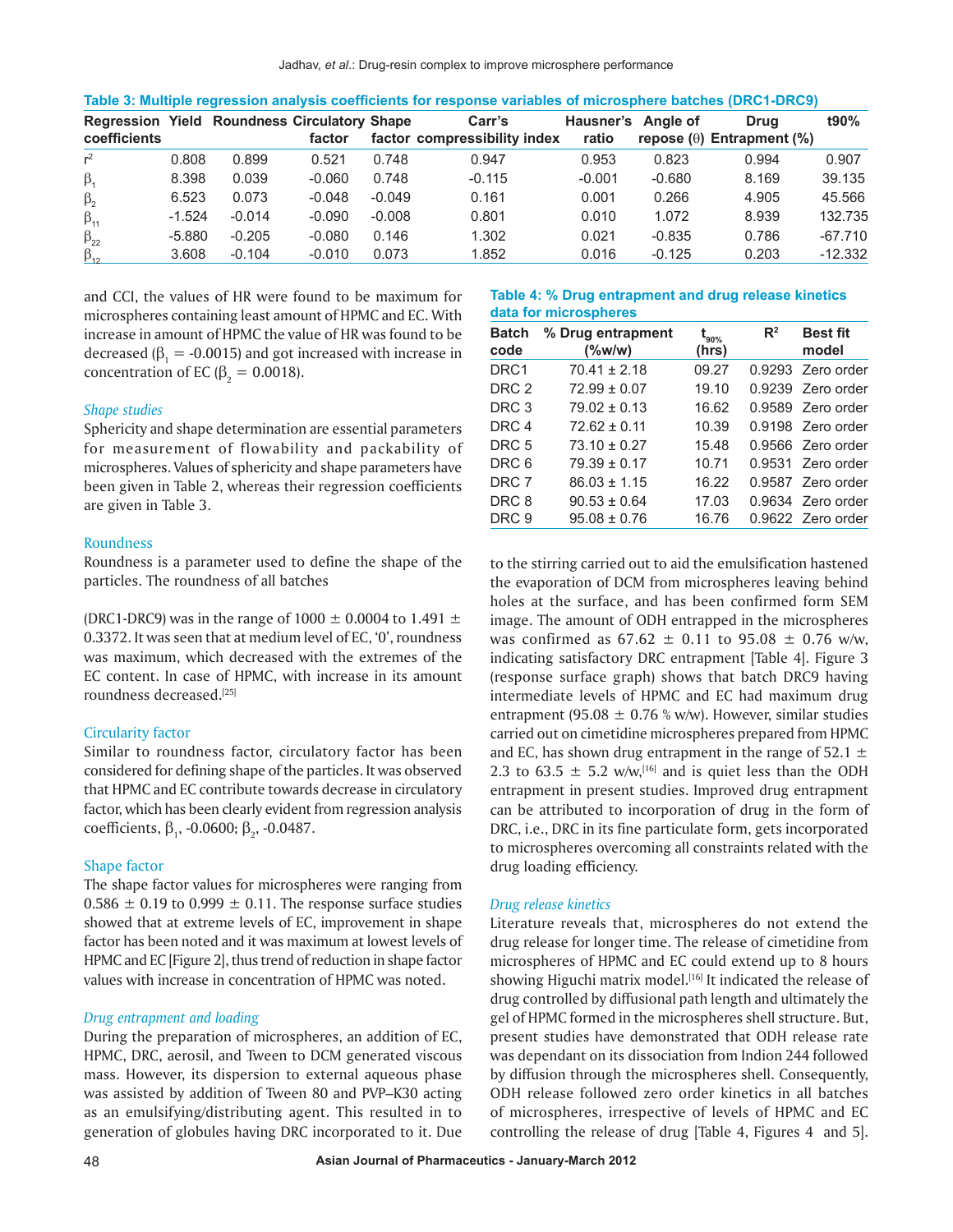

**Figure 2:** Response surface plot showing effect of hydroxypropyl methyl cellulose (HPMC) and ethyl cellulose (EC) on shape factor



**Figure 4:** Response surface plot showing effect of hydroxypropyl methyl cellulose (HPMC) and ethyl cellulose (EC) on  $t_{\text{on}}$ %

Hence, to achieve zero order drug release, the present concept can be easily adopted. The drug release retardant effect of HPMC and EC was clearly seen in DRC2 ( $t_{90\%}$  = 19.10 hrs,  $r^2 = 0.9293$ , at higher levels  $(+1, +1)$ , and at lowest concentration (-1, -1), release was extended for shorter time. This has clearly indicated that in addition to the rate of dissociation of ODH from DRC, amount of HPMC and EC, both play an important role in extension of drug release. Although regression analysis demonstrates the predominant effect of EC on release (β<sub>2</sub> = 45.566) than HPMC (β<sub>1</sub> = 39.135). The swollen layer of HPMC and erodible layer of EC, both, control the release of ODH release.

## **CONCLUSION**

Incorporation of drug-resin complex to microspheres was satisfactory and the improvement in drug incorporation efficiency to microspheres was attributed to complexation of ODH with Indion 244. Especially, for incorporation of water soluble drugs, the technique holds promise to improve



**Figure 3:** Response surface plot showing effect of hydroxypropyl methyl cellulose (HPMC) and ethyl cellulose (EC) on % drug entrapment



**Figure 5:** Drug release profile for DRC1 to DRC9 batches

drug loading, reduce leaching and achieve extended release. Moreover, the release of drug from the microspheres can be modelled to zero order type by incorporating drug resin complex to it.

## **ACKNOWLEDGEMENTS**

We are extremely thankful to Dr. H. N. More, Principal, Bharati Vidyapeeth College of Pharmacy, Kolhapur for providing excellent facilities to carry out this work.

### **REFERENCES**

- 1. Neau SH, Chow MY, Durrani MJ. Fabrication and characterization of extruded and spheronized beads containing carbopol 974P, NF resin. Int J Pharm 1996;131:47-55.
- 2. Malay S, Namdeo J, Yadvendra K. Carbon nanotube as adsorbent for floating microspheres of diltiazem hydrochloride. Fullerenes Nanotubes and Carbon Nanostructures 2009;17:528-47.
- 3. Choi JS, Han HK. Enhanced oral exposure of diltiazem by the concomitant use of naringin in rats. Int J Pharm 2005;305:122-8.
- 4. Ito F, Fujimori H, Makino K. Factors affecting the loading efficiency of water-soluble drugs in PLGA microspheres. Colloids Surf B Biointerfaces 2008;61:25-9.
- 5. McGinity JW, O'Donnell PB, Preparation of microspheres by the solvent evaporation technique. Adv Drug Deliv Rev 1997;28:25-42.